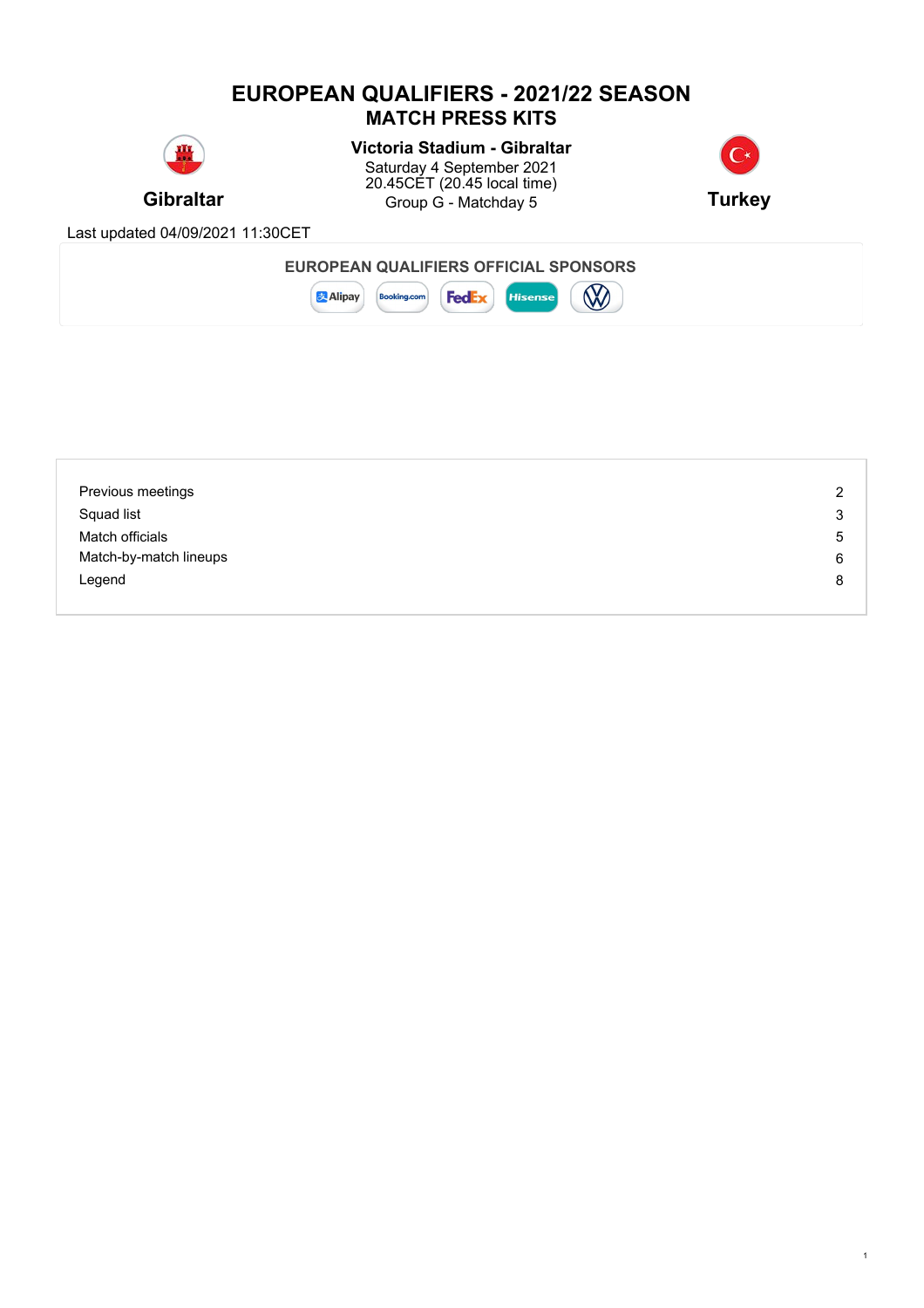2

# **Previous meetings**

# **Head to Head**

No UEFA competition matches have been played between these two teams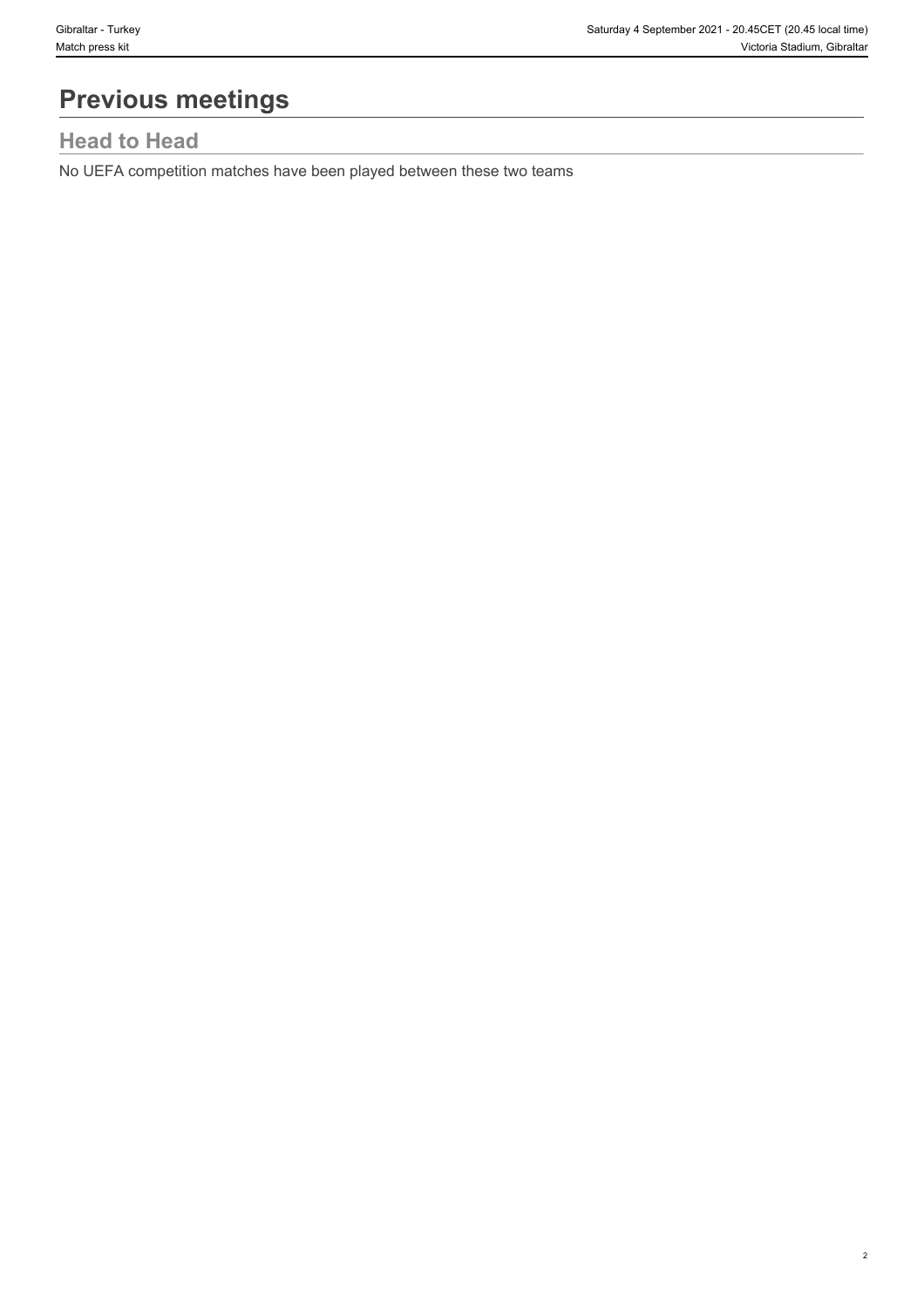# **Squad list**

#### **Gibraltar**

|       |                      |               |     |                           |                          |                           |                     | <b>Current season</b>  |                | Overall                        |
|-------|----------------------|---------------|-----|---------------------------|--------------------------|---------------------------|---------------------|------------------------|----------------|--------------------------------|
|       |                      |               |     |                           |                          |                           | Qual.               | <b>FT</b>              |                | Team                           |
|       | No. Player           | <b>DoB</b>    | Age | Club                      |                          |                           |                     |                        |                | D Pld Gls Pld Gls Pld Gls      |
|       | <b>Goalkeepers</b>   |               |     |                           |                          |                           |                     |                        |                |                                |
|       | - Dayle Coleing      | 23/10/1996 24 |     | Lincoln<br>Red Imps       |                          | $\ensuremath{\mathbf{3}}$ | $\mathbf{0}$        | $\mathbf 0$            | $\mathbf 0$    | 12<br>$\overline{\phantom{a}}$ |
|       | <b>Bradley Banda</b> | 20/01/1998 23 |     | Europa                    |                          | $\overline{0}$            | $\overline{0}$      | 0                      | $\overline{0}$ | $\sim$<br>$\sim$ $-$           |
|       | - Kyle Goldwin       | 24/04/1985 36 |     | Lincoln<br>Red Imps       |                          | $\overline{2}$            | $\overline{0}$      | $\overline{0}$         | $\overline{0}$ | 19<br>$\sim$                   |
|       | <b>Defenders</b>     |               |     |                           |                          |                           |                     |                        |                |                                |
|       | - Roy Chipolina      | 20/01/1983 38 |     | Lincoln<br>Red Imps       |                          | 3                         | $\Omega$            | 0                      | $\overline{0}$ | $51 \quad 2$                   |
|       | - Joseph Chipolina   | 14/12/1987 33 |     | Lincoln<br>Red Imps       |                          | $\mathbf{1}$              | $\mathbf 0$         | $\overline{0}$         | $\overline{0}$ | 43 2                           |
|       | - Alain Pons         | 16/09/1995 25 |     | St Joseph's               |                          | $2 \mid$                  | $\overline{0}$      | $\overline{0}$         | $\overline{0}$ | 24<br>$\sim$                   |
|       | - John Sergeant      | 27/02/1995 26 |     | Lincoln<br>Red Imps       |                          | $\overline{4}$            | $\mathbf 0$         | $\overline{0}$         | $\overline{0}$ | 38<br>$\sim$                   |
|       | Ethan Jolley         | 29/03/1997 24 |     | Europa                    |                          | $\overline{2}$            | $\mathbf 0$         | $\overline{0}$         | $0 \mid 10$    |                                |
|       | <b>Scott Wiseman</b> | 09/10/1985 35 |     | Lincoln<br>Red Imps       |                          | $\overline{4}$            | $\overline{0}$      | $\overline{0}$         | $0 \quad 22$   | $\sim$ $-$                     |
|       | Ethan Britto         | 30/11/2000 20 |     | Lincoln<br>Red Imps       |                          | $\mathbf{1}$              | $\mathbf 0$         | $\overline{0}$         | $\overline{0}$ | 12<br>$\overline{a}$           |
|       | - Aymen Mouelhi      | 14/09/1986 34 |     | St Joseph's               |                          | 3                         | $\overline{0}$      | 0                      | $\overline{0}$ | 18                             |
|       | <b>Ethan Santos</b>  | 22/12/1998 22 |     | Mons<br>Calpe             | $\overline{\phantom{a}}$ | $\overline{1}$            | $\mathbf 0$         | $\overline{0}$         | $\overline{0}$ | $\mathbf{3}$<br>$\sim$         |
|       | - Jamie Bosio        | 27/03/1991 30 |     | Europa                    |                          | 3                         | $\overline{0}$      | 0                      | $0 \mid 5$     | $\sim$                         |
|       | <b>Midfielders</b>   |               |     |                           |                          |                           |                     |                        |                |                                |
|       | - Anthony Hernandez  | 03/02/1995 26 |     | Europa                    | $\overline{\phantom{a}}$ | $\mathbf{1}$              | $\overline{0}$      | $\overline{0}$         | $\overline{0}$ | 24<br>$\overline{1}$           |
|       | - Graeme Torrilla    | 03/09/1997 24 |     | Lincoln<br>Red Imps       |                          | $\overline{2}$            | $\mathsf{O}\xspace$ | $\mathsf{O}\xspace$    | $\overline{0}$ | 9<br>$\overline{1}$            |
|       | - Julian Valarino    |               |     | 23/06/2000 21 St Joseph's |                          | $\overline{4}$            | $\mathbf 0$         | $\overline{0}$         | 0              | 6<br>$\sim$                    |
|       | - Kian Ronan         | 09/03/2001 20 |     | Lincoln<br>Red Imps       |                          | 3 <sup>1</sup>            | $\overline{0}$      | $\overline{0}$         | $\overline{0}$ | 9<br>$\sim$                    |
|       | - Mohamed Badr       | 25/11/1989 31 |     | Mons<br>Calpe             |                          | 1                         | $\overline{0}$      | $\overline{0}$         |                | $0 \mid 11 \mid -$             |
|       | - Richard Felipes    | 26/08/2003 18 |     | Lions<br>Gibraltar        |                          | $\overline{0}$            | $\overline{0}$      | $\overline{0}$         | $\overline{0}$ | $-1$                           |
|       | Forwards             |               |     |                           |                          |                           |                     |                        |                |                                |
|       | - Jamie Coombes      | 27/05/1996 25 |     | Magpies                   | $\overline{\phantom{a}}$ | $\pm$ 1 $\pm$             | $\overline{0}$      | $\overline{0}$         | $\overline{0}$ | 19                             |
|       | - Reece Styche       | 03/05/1989 32 |     | Hednesford<br>Town        |                          | $\overline{2}$            |                     | $\overline{0}$         |                | $0 \mid 15 \mid 2$             |
|       | - Kelvin Morgan      |               |     | 14/11/1997 23 St Joseph's | $\overline{\phantom{a}}$ |                           | $0 \mid 0$          | $\overline{0}$         |                | $0 \mid 1 \mid -$              |
|       | - Tjay De Barr       |               |     | 13/03/2000 21 Wycombe -   |                          |                           |                     | $3 \mid 1 \mid 0 \mid$ |                | $0 \mid 25 \mid 3$             |
| Coach |                      |               |     |                           |                          |                           |                     |                        |                |                                |
|       | - Julio Ribas        | 08/01/1957 64 |     |                           |                          |                           |                     |                        |                | $- 4 0 0 0 28 -$               |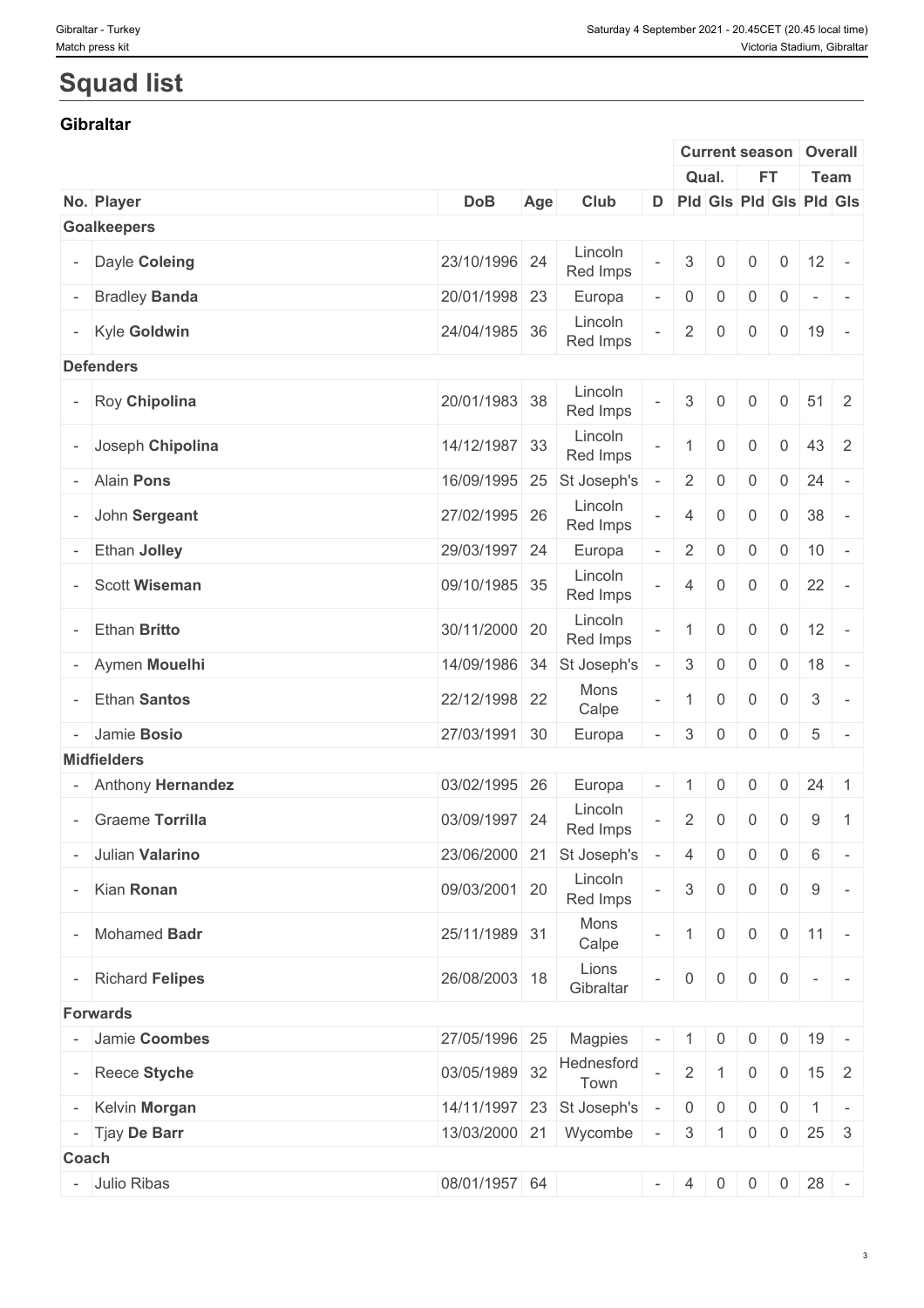#### **Turkey**

|                      |               |     |                           |                          |                |                | <b>Current season Overall</b> |                |                      |                         |  |
|----------------------|---------------|-----|---------------------------|--------------------------|----------------|----------------|-------------------------------|----------------|----------------------|-------------------------|--|
|                      |               |     |                           |                          |                | Qual.          | <b>FT</b>                     |                | Team                 |                         |  |
| No. Player           | <b>DoB</b>    | Age | Club                      |                          |                |                | D Pld Gls Pld Gls Pld Gls     |                |                      |                         |  |
| <b>Goalkeepers</b>   |               |     |                           |                          |                |                |                               |                |                      |                         |  |
| - Mert Günok         | 01/03/1989 32 |     | Beşiktaş                  |                          | $\overline{0}$ | $\overline{0}$ | $\mathbf 0$                   | $\overline{0}$ | $22 -$               |                         |  |
| - Uğurcan Çakır      | 05/04/1996 25 |     | Trabzonspor               | $\sim$                   | 3              | $\overline{0}$ | $\mathbf 0$                   | $\overline{0}$ | $11 -$               |                         |  |
| - Altay Bayındır     | 14/04/1998 23 |     | Fenerbahçe                | $\overline{\phantom{a}}$ | $\overline{1}$ | $\mathbf 0$    | $\mathbf 0$                   | $\overline{0}$ | $\overline{2}$       | $\sim$ $-$              |  |
| <b>Defenders</b>     |               |     |                           |                          |                |                |                               |                |                      |                         |  |
| - Kaan Ayhan         | 10/11/1994 26 |     | Sassuolo                  | $\bar{a}$                | 3              | $\overline{0}$ | $\mathbf 0$                   | $\overline{0}$ | $41 \quad 4$         |                         |  |
| - Alpaslan Öztürk    | 16/07/1993 28 |     | Galatasaray               | $\overline{\phantom{a}}$ | $\overline{1}$ | $\overline{0}$ | $\mathbf 0$                   | $\overline{0}$ | $\overline{1}$       | $\vert$ $\vert$ $\vert$ |  |
| - Zeki Çelik         | 17/02/1997 24 |     | LOSC                      |                          | $\overline{2}$ | $\overline{0}$ | $\overline{0}$                |                | $0 \mid 24 \mid 2$   |                         |  |
| - Merih Demiral      | 05/03/1998 23 |     | Atalanta                  | $\equiv$                 | $\vert$ 1      | $\overline{0}$ | $\mathbf 0$                   | $\overline{0}$ | 25                   | $\sim$ $-$              |  |
| - Çağlar Söyüncü     | 23/05/1996 25 |     | Leicester                 |                          | 3              | $\overline{2}$ | $\mathbf 0$                   | $\overline{0}$ | $38 \mid 2$          |                         |  |
| - Mert Müldür        | 03/04/1999 22 |     | Sassuolo                  |                          | 3              | $\overline{0}$ | $\mathbf 0$                   | $\overline{0}$ | $\vert$ 11 $\vert$ - |                         |  |
| - Ozan Kabak         | 25/03/2000 21 |     | Norwich                   | $\sim$                   | 3              | $\overline{0}$ | $\mathbf 0$                   | $\overline{0}$ | 12                   | $\sim$ $-$              |  |
| - Ridvan Yılmaz      | 21/05/2001 20 |     | Beşiktaş                  | $\equiv$                 | $\overline{0}$ | $\mathbf 0$    | $\mathbf 0$                   | $\overline{0}$ | $\overline{2}$       | $\vert \cdot \vert$     |  |
| <b>Midfielders</b>   |               |     |                           |                          |                |                |                               |                |                      |                         |  |
| <b>Efecan Karaca</b> | 16/11/1989 31 |     | Alanyaspor                | $\overline{\phantom{a}}$ | $\mathbf 0$    | $\overline{0}$ | $\mathbf 0$                   | $\overline{0}$ | $7 \mid 1$           |                         |  |
| - Okay Yokuşlu       | 09/03/1994 27 |     | Celta                     |                          | -4             | 0              | $\mathbf 0$                   | $\mathbf 0$    | 38                   | $\overline{1}$          |  |
| - Salih Uçan         | 06/01/1994 27 |     | Beşiktaş                  | $\overline{\phantom{a}}$ | $\overline{0}$ | $\overline{0}$ | $\mathbf 0$                   | $\mathsf{O}$   | $1$ $-$              |                         |  |
| - Hakan Çalhanoğlu   | 08/02/1994 27 |     | Internazionale            | $\sim$                   | $\overline{4}$ | 2              | $\mathbf 0$                   | $\mathbf 0$    | 60 13                |                         |  |
| - Taylan Antalyalı   | 08/01/1995 26 |     | Galatasaray               | $\sim$                   | $\mathbf{3}$   | $\mathbf 0$    | $\overline{0}$                | $\mathbf 0$    | 6                    | $\sim$ $-$              |  |
| - Orkun Kökçü        | 29/12/2000 20 |     | Feyenoord                 |                          | $\overline{2}$ | $\overline{0}$ | $\overline{0}$                | $\overline{0}$ | 8                    | $\sim$                  |  |
| - Kerem Aktürkoğlu   |               |     | 21/10/1998 22 Galatasaray | $\sim$                   | $\overline{1}$ | $\overline{0}$ | $\overline{0}$                | $\overline{0}$ | $\overline{2}$       | $\sim$                  |  |
| <b>Forwards</b>      |               |     |                           |                          |                |                |                               |                |                      |                         |  |
| - Kenan Karaman      | 05/03/1994 27 |     | Beşiktaş                  |                          | $\overline{4}$ |                | $\mathbf 0$                   | $\overline{0}$ | 26                   | 5                       |  |
| - Enes Ünal          | 10/05/1997 24 |     | Getafe                    | $-1$                     | $\overline{4}$ | $\overline{0}$ | $\overline{0}$                | $\overline{0}$ | $23 \quad 2$         |                         |  |
| - Cengiz Ünder       | 14/07/1997 24 |     | Marseille                 | $\bar{\phantom{a}}$      | $\vert$ 1      |                | $\mathbf 0$                   | $\overline{0}$ | 33 10                |                         |  |
| - Yusuf Yazıcı       | 29/01/1997 24 |     | LOSC                      |                          | $\vert$ 4      | $\overline{1}$ | $\overline{0}$                | $\overline{0}$ | $35 \quad 2$         |                         |  |
| - Halil Dervişoğlu   | 08/12/1999 21 |     | Galatasaray               | $\sim$                   | $\overline{0}$ | $\overline{0}$ | $\overline{0}$                | $\overline{0}$ | $4 \mid 1$           |                         |  |
| Coach                |               |     |                           |                          |                |                |                               |                |                      |                         |  |
|                      |               |     |                           |                          |                |                |                               |                |                      |                         |  |
| - Şenol Güneş        | 01/06/1952 69 |     |                           |                          | $- 4$          | $\overline{0}$ | $\overline{0}$                |                | $0 \quad 80$         | $\sim$                  |  |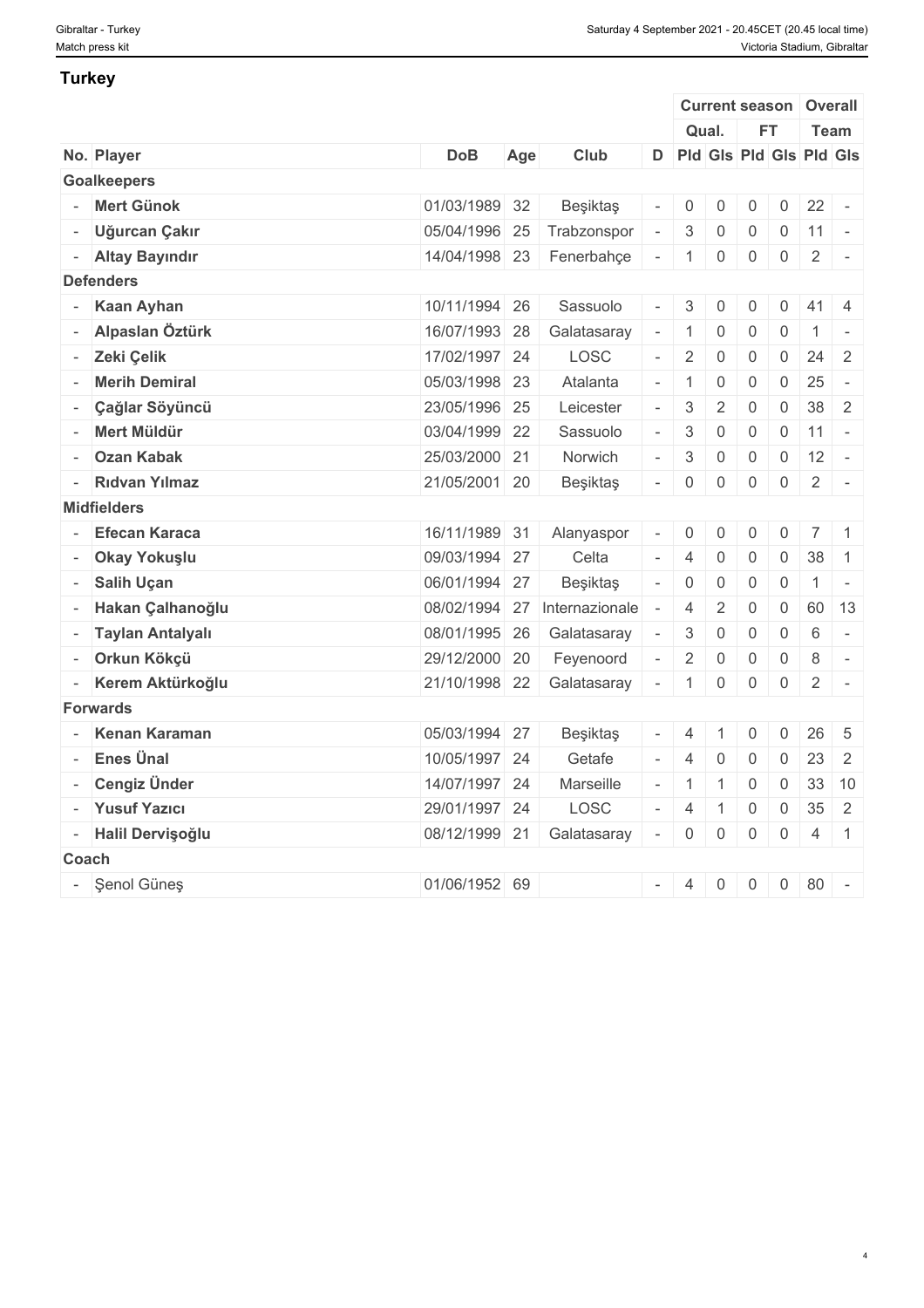5

# **Match officials**

| <b>Referee</b>                           | Kristo Tohver (EST)                   |  |
|------------------------------------------|---------------------------------------|--|
| <b>Assistant referees</b>                | Silver Koiv (EST), Sten Klaasen (EST) |  |
| <b>Video Assistant Referee</b>           | Allard Lindhout (NED)                 |  |
| <b>Assistant Video Assistant Referee</b> | Jeroen Manschot (NED)                 |  |
| <b>Fourth official</b>                   | Joonas Jaanovits (EST)                |  |
| <b>UEFA Delegate</b>                     | Felix Grigore (ROU)                   |  |
| <b>UEFA Referee observer</b>             | Petteri Kari (FIN)                    |  |
|                                          |                                       |  |

## **Referee**

| Name                                          | of birth<br>Date | UEFA<br>. matches               |
|-----------------------------------------------|------------------|---------------------------------|
| $\overline{\phantom{a}}$<br>Kristo<br>' ohvei | 1/06/1981        | $\overline{\phantom{a}}$<br>1 U |

# **FIFA Wold Cup matches involving teams from the two countries involved in this match**

No such matches refereed

### **Other matches involving teams from either of the two countries involved in this match**

| <b>Date</b> | Competition | <b>Stage</b><br>reached |                                  | <b>Home Away</b> | <b>Result</b> | Venue      |
|-------------|-------------|-------------------------|----------------------------------|------------------|---------------|------------|
| 24/03/2011  | U17         | <b>ELITE</b>            | Germany Turkey                   |                  | $2 - 0$       | Krefeld    |
| 29/03/2011  | U17         | <b>ELITE</b>            |                                  | Ukraine Turkey   | $2 - 2$       | Ratingen   |
| 14/08/2012  | U21         | QR                      | Republic of Ireland Turkey       |                  | $0 - 1$       | Sligo      |
| 19/09/2019  | UEL         | GS                      | ŠK Slovan Bratislava Beşiktaş JK |                  | $4 - 2$       | Bratislava |
| 24/09/2020  | UEL         | 3QR                     | Rosenborg BK Alanyaspor          |                  | $1 - 0$       | Trondheim  |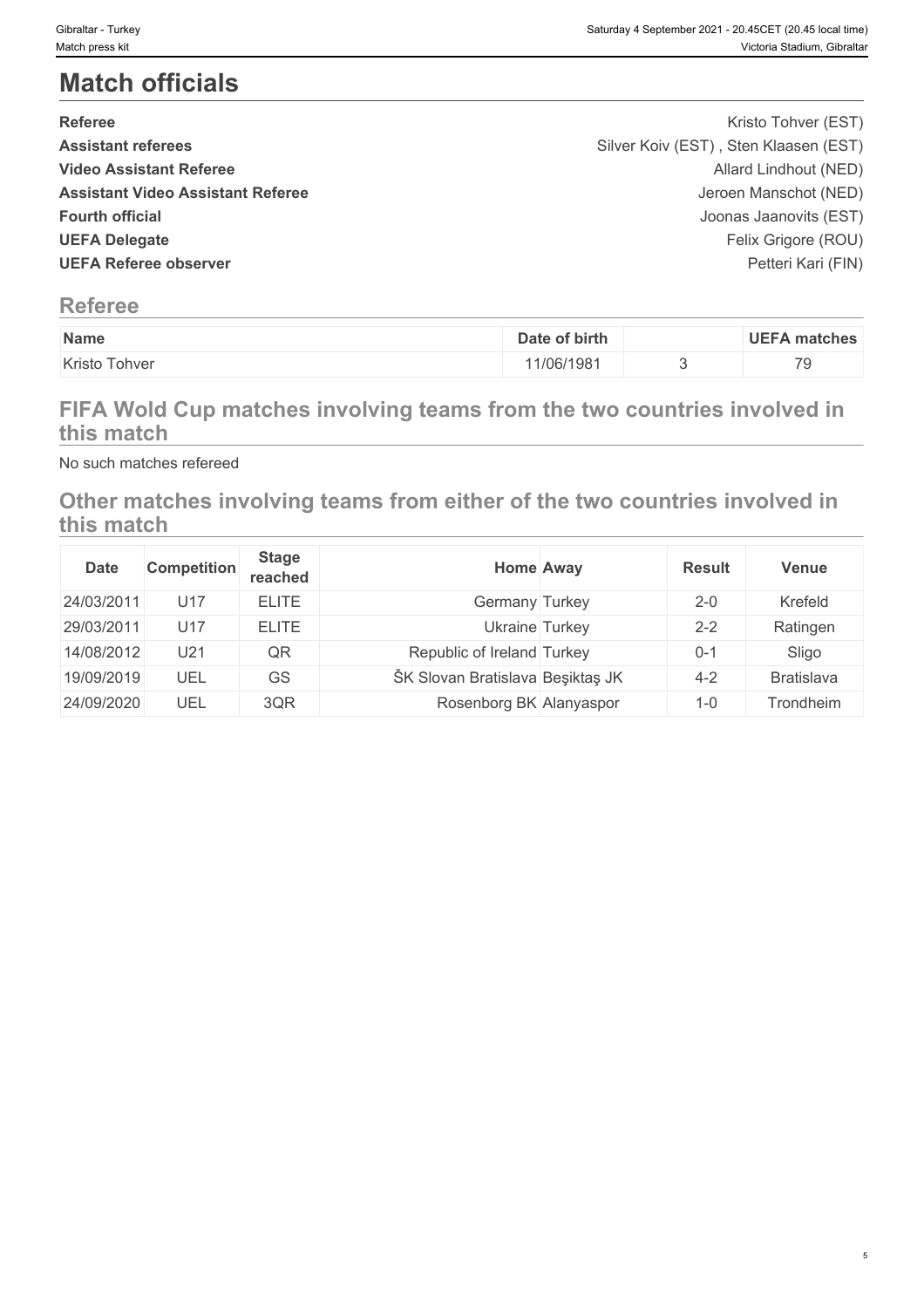# **Match-by-match lineups**

### **Gibraltar**

### **FIFA World Cup - Qualifying round**

#### **Group G**

| <b>Team</b>   | Pid W D L GF GA Pts          |                |                  |                    |  |
|---------------|------------------------------|----------------|------------------|--------------------|--|
| <b>Turkey</b> | $4$   2   2   0   12   7   8 |                |                  |                    |  |
| Norway        | $4 \mid 2$                   |                | $\blacksquare$ 1 | $5 \mid 4 \mid 7$  |  |
| Netherlands   | $4 \mid 2 \mid$              |                | $\blacksquare$ 1 | $12 \mid 5 \mid 7$ |  |
| Montenegro    | $4 \mid 2 \mid$              |                | $\blacksquare$ 1 | $8 \mid 5 \mid 7$  |  |
| Latvia        | $4 \mid 1$                   | $\blacksquare$ |                  | 2 7 8 4            |  |
| Gibraltar     | $4 \t0 \t0 \t4 \t2 \t17 \t0$ |                |                  |                    |  |

#### **Matchday 1** (24/03/2021)

#### **Gibraltar 0-3 Norway**

**Goals:** 0-1 Sørloth 43, 0-2 Thorstvedt 45, 0-3 Svensson 57 **Gibraltar:** Coleing, Ronan (67 Bosio), Sergeant, Annesley (72 Barnett), Wiseman, L. Casciaro (78 Valarino), L. Walker, Olivero, R. Chipolina, Mouelhi, De Barr

#### **Matchday 2** (27/03/2021)

#### **Montenegro 4-1 Gibraltar**

**Goals:** 1-0 Bećiraj 25, 1-1 Styche 30 (P) , 2-1 Simić 43, 3-1 Tomašević 53, 4-1 Jovetić 80 **Gibraltar:** Goldwin, Jolley, Valarino (81 Wiseman), Sergeant, Moulds, Badr (46 J. Coombes), Styche (65 Borge), Pons (65 L. Walker), Barnett, E. Santos, Bosio (51 And. Hernandez)

#### **Matchday 3** (30/03/2021)

#### **Gibraltar 0-7 Netherlands**

**Goals:** 0-1 Berghuis 42, 0-2 De Jong 55, 0-3 Depay 61, 0-4 Wijnaldum 62, 0-5 Malen 64, 0-6 Van de Beek 85, 0-7 Depay 88

**Gibraltar:** Coleing (74 Goldwin), Jolley (81 Moulds), Sergeant, Annesley (74 Torrilla), Wiseman, L. Casciaro (81 Valarino), Ronan (41 Barnett), L. Walker, R. Chipolina, Mouelhi, De Barr

#### **Matchday 4** (01/09/2021)

#### **Latvia 3-1 Gibraltar**

**Goals:** 1-0 Gutkovskis 50 (P) , 1-1 De Barr 71 (P) , 2-1 Gutkovskis 85, 3-1 Cigaņiks 89 **Gibraltar:** Coleing, Sergeant, Annesley (63 Ant. Hernandez), Wiseman, Bosio (63 Mouelhi), Valarino (64 Pons), R. Chipolina, Ronan (90 J. Chipolina), De Barr, Britto, Torrilla (90 Styche)

#### **Matchday 5** (04/09/2021)

Gibraltar-Turkey

**Matchday 6** (07/09/2021)

Norway-Gibraltar

#### **Matchday 7** (08/10/2021)

Gibraltar-Montenegro

**Matchday 8** (11/10/2021) Netherlands-Gibraltar

**Matchday 9** (13/11/2021) Turkey-Gibraltar

**Matchday 10** (16/11/2021) Gibraltar-Latvia

**Turkey**

**FIFA World Cup - Qualifying round**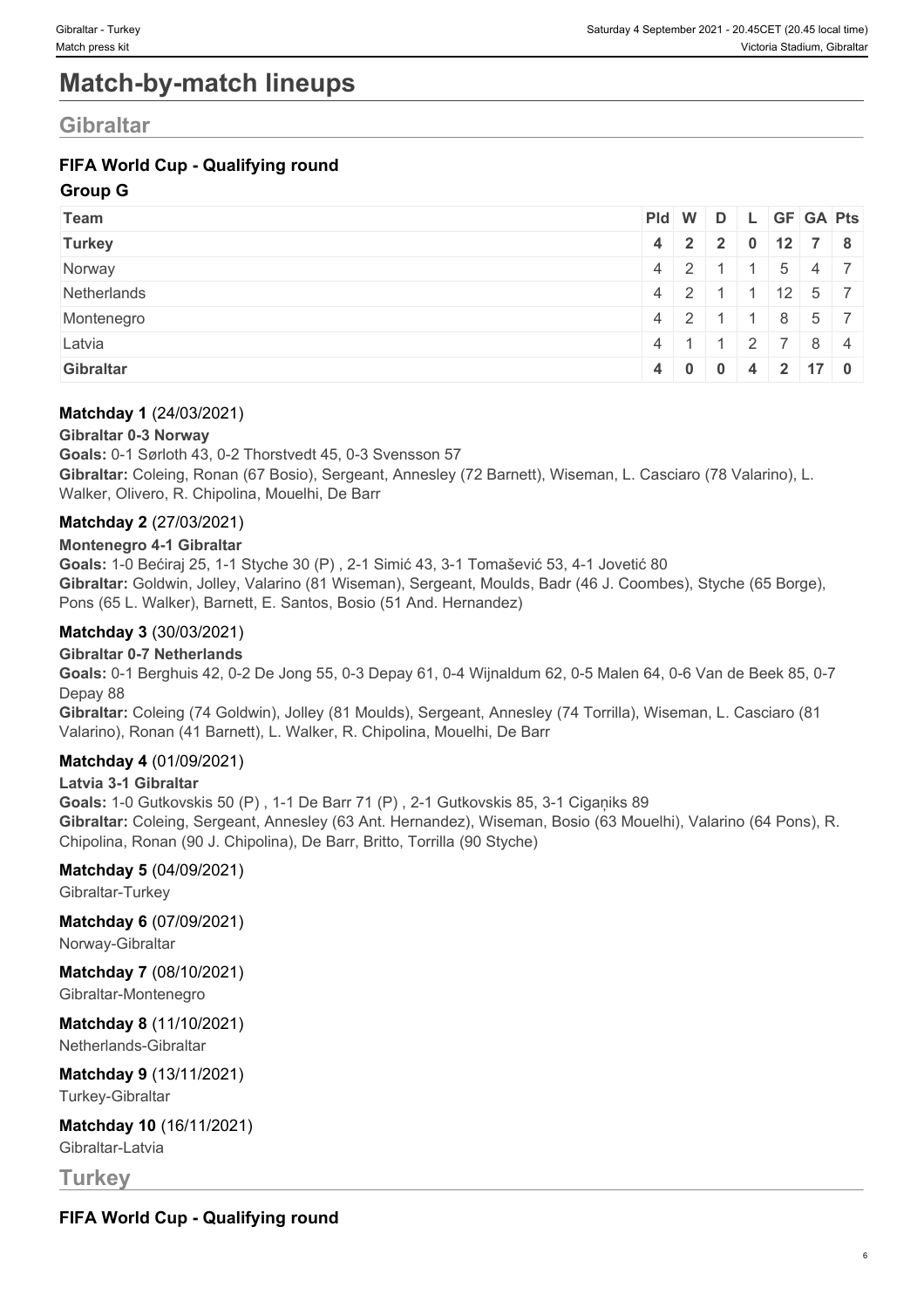7

#### **Matchday 1** (24/03/2021)

#### **Turkey 4-2 Netherlands**

**Goals:** 1-0 Burak Yılmaz 15, 2-0 Burak Yılmaz 34 (P) , 3-0 Hakan Çalhanoğlu 46, 3-1 Klaassen 75, 3-2 De Jong 76, 4-2 Burak Yılmaz 81

**Turkey:** Uğurcan Çakır, Zeki Çelik, Çağlar Söyüncü, Okay Yokuşlu, Ozan Tufan (64 Taylan Antalyalı), Hakan Çalhanoğlu (78 Enes Ünal), Yusuf Yazıcı (64 Caner Erkin), Umut Meraş, Ozan Kabak, Burak Yılmaz (90 Deniz Türüç), Kenan Karaman (78 Kaan Ayhan)

#### **Matchday 2** (27/03/2021)

#### **Norway 0-3 Turkey**

**Goals:** 0-1 Ozan Tufan 4, 0-2 Çağlar Söyüncü 28, 0-3 Ozan Tufan 59

**Turkey:** Uğurcan Çakır, Mert Müldür, Çağlar Söyüncü, Okay Yokuşlu, Ozan Tufan (86 Ozan Kabak), Hakan Çalhanoğlu (69 Taylan Antalyalı), Yusuf Yazıcı (69 Caner Erkin), Umut Meraş, Burak Yılmaz (86 Halil Akbunar), Kenan Karaman (72 Enes Ünal), Kaan Ayhan

#### **Matchday 3** (30/03/2021)

#### **Turkey 3-3 Latvia**

**Goals:** 1-0 Kenan Karaman 2, 2-0 Hakan Çalhanoğlu 33, 2-1 Savaļnieks 35, 3-1 Burak Yılmaz 52 (P) , 3-2 Uldriķis 58, 3-3 D. Ikaunieks 79

**Turkey:** Uğurcan Çakır, Mert Müldür, Çağlar Söyüncü, Okay Yokuşlu, Ozan Tufan (83 Deniz Türüç), Hakan Çalhanoğlu (65 Umut Meraş), Yusuf Yazıcı (66 Taylan Antalyalı), Ozan Kabak, Burak Yılmaz, Caner Erkin (83 Orkun Kökçü), Kenan Karaman (73 Enes Ünal)

#### **Matchday 4** (01/09/2021)

#### **Turkey 2-2 Montenegro**

**Goals:** 1-0 Cengiz Ünder 9, 2-0 Yusuf Yazıcı 31, 2-1 Marušić 40, 2-2 Radunović 90+7 **Turkey:** Altay Bayındır, Zeki Çelik, Merih Demiral, Okay Yokuşlu (82 Alpaslan Öztürk), Cengiz Ünder (82 Enes Ünal), Kenan Karaman (75 Kerem Aktürkoğlu), Hakan Çalhanoğlu, Yusuf Yazıcı (66 Orkun Kökçü), Burak Yılmaz, Mert Müldür, Kaan Ayhan

#### **Matchday 5** (04/09/2021)

Gibraltar-Turkey

**Matchday 6** (07/09/2021) Netherlands-Turkey

#### **Matchday 7** (08/10/2021) Turkey-Norway

**Matchday 8** (11/10/2021) Latvia-Turkey

#### **Matchday 9** (13/11/2021) Turkey-Gibraltar

**Matchday 10** (16/11/2021) Montenegro-Turkey